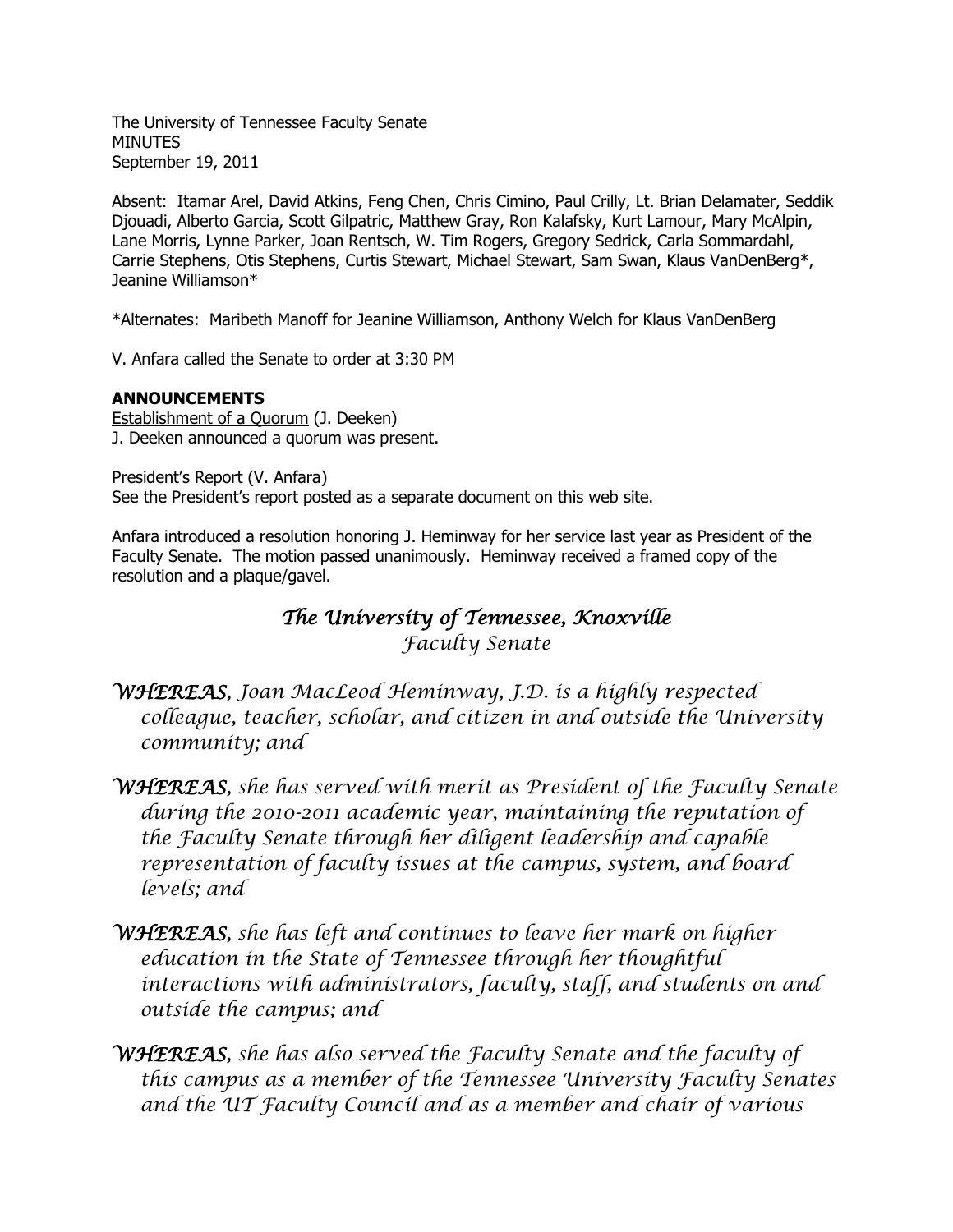*Faculty Senate, campus, and University committees and task forces; and*

*WHEREAS, she has worked tirelessly to promote appreciation by the entire Universty community of faculty achievements in teaching, research and service;*

*THEREFORE, BE IT RESOLVED THAT The University of Tennessee, Knoxville Faculty Senate expresses its sincere appreciation to*

# *Joan MacLeod Heminway, J.D.*

*for her exemplary leadership and service to the Faculty Senate and The University of Tennessee; and*

*BE IT FURTHER RESOLVED THAT a copy of this Resolution be presented to Joan Macleod Heminway, J.D. and that the Resolution become part of the minutes of the Faculty Senate meeting held on September 19, 2011.*

*Secretary President*

*JoAnne Deeken Vincent A. Anfara, Jr., Ph.D.*

Anfara introduced the two candidates for UTK's representative to the UT Faculty Council: D. Patterson and C. Peterson. Each was allowed a short speech.

C. Peterson: Arrived at UTK in 1992 as Asst. Prof. of Biochemistry (now named Biochemistry and Cellular and Molecular Biology). When she arrived she began focusing on her research agenda. She has always maintained her passion for research, but now has a broader view. She began to assume administrative roles such as Director of the UT-ORNL genome science program and Asst. Director of NIMBIOS. She is currently Head of the Biochemistry and Cellular and Molecular Biology Department. This experience has given her the opportunity to be more involved in campus leadership roles. She feels this passion for graduate education will be important to bring to the UTFC. As a Research 1 university it is important that all understand the need for fellowships for Graduate Assistants. She believes we need higher stipends and an expansion in the training process for them. In her roles, she has had experience that she feels would be useful with the UTFC. She has addressed the Board of Trustees three times; her current roles involve regular communication with the UT President, UT Faculty Senate, and the Chancellor. She is both a good speaker and a good listener and has used these skills in dealing with complex, non-trivial issues. She is careful and analytical, but is not afraid to speak with energy when necessary. She has experience with many aspects of UTK and has good relationships with leaders at UT and UTK.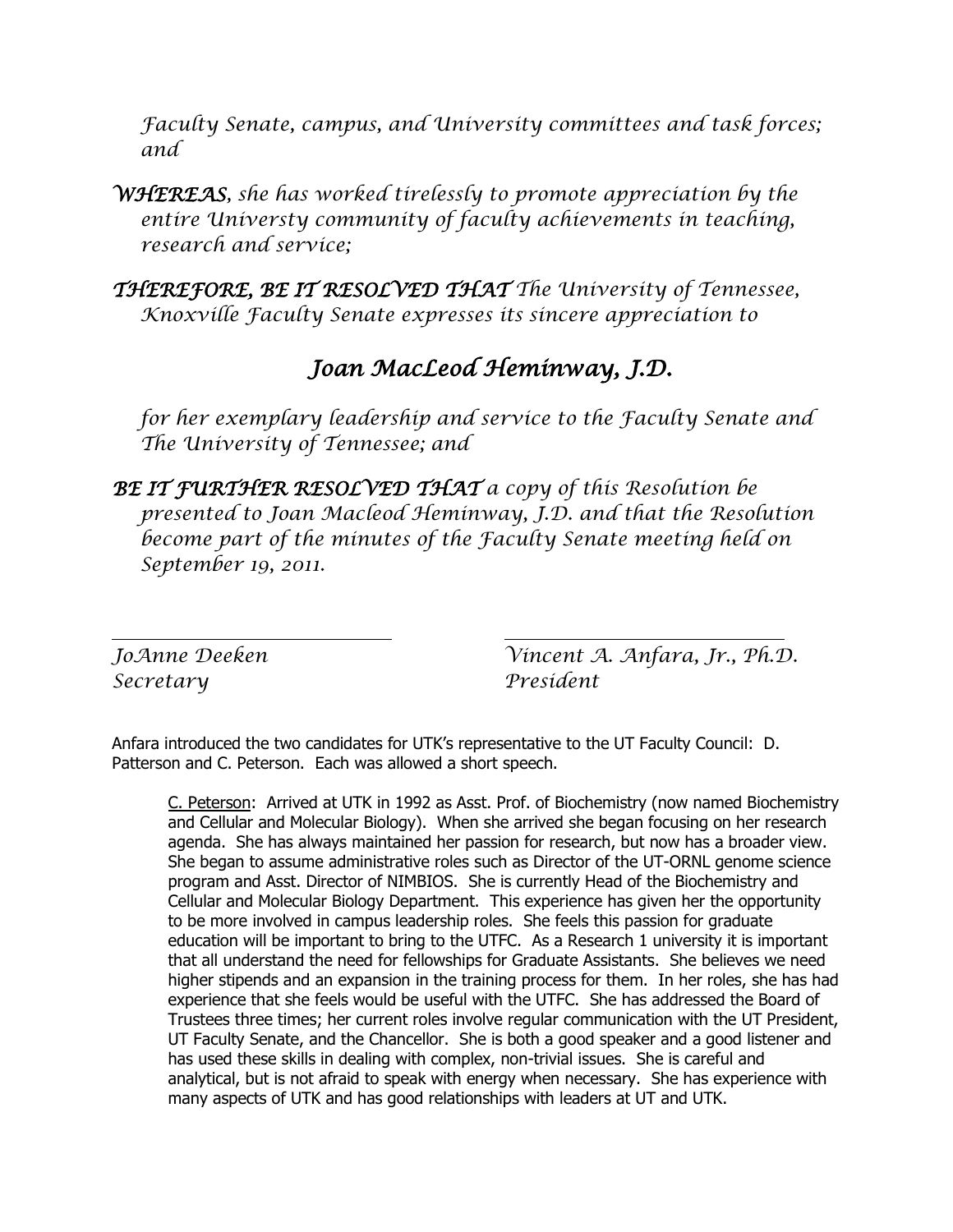D. Patterson: Patterson believes strongly in academic freedom and shared governance. He has had experience working with UT System Board of Trustees and leadership at all levels of UTK. He has been at UTK for 24 years and is a Professor of Social Work and heads the federally funded Homeless Management Information Center. He is also Director of the new PhD in Social Work program. He has had experience with the UTK Faculty Senate (including past President) and the UTFC. He currently serves as the interim UTK representative to the UTFC (after the elected representative took a position in the UTK administration). He understands the issues and boundaries of both groups and served in both when there was conflict between the two groups and the Administration. That time has now passed. UT and UTK both now have strong leadership in the President and the Chancellor. There is a good working relationship between the two entities. He has worked with many in the UTK administration including the Provost and the Chancellor. He knows the members of the Board of Trustees. There is now cooperation between campus and system. Patterson would work with the Legislature to resist any legislation that would affect the legality of tenure, any assault on academic freedom and any legislation that would make the campus unsafe for students, faculty and visitors. Finally, he stated that C. Peterson was also a good candidate and would serve well if elected.

Anfara reminded attendees of the Mic/Nite scheduled for October 19 in the Valarium. The social hour begins at 6:30 and the presentations at 7:30. All were encouraged to attend and Anfara hopes there will be a large turnout.

#### Chancellor's Report (J. Cheek)

Chancellor Cheek attended the Board of Trustees meeting in June. Raises were his highest priority. This year we received approval and have implemented a 5% (2% across the board and 3% merit) raise. Chancellor Cheek reiterated that there is a difference between UTK and the other UT campuses. President DiPietro understands and acknowledges that each campus is different. This support allowed UTK to receive statutory and Board approval for differential tuition in addition to a 12% general increase in tuition; a \$40 fee for the Student Center; a \$100 fee for new buildings and infrastructure. We have also received approval for our Master Plan and a PhD program in Social Work.

This year responsibility for athletics shifted, appropriately, from the UT System to UTK. UTK plans to be excellent in both academics and athletics. Dr. Cheek is pleased with the hiring of Dave Hart as the new Vice Chancellor and Director of Athletics. The NCAA investigation has ended. Cheek is glad that NCAA accepted the self-imposed sanctions by UTK; the NCAA did not impose additional sanctions; the NCAA praised UTK for its cooperation with the investigation.

Civility is an important issue on campus. Cheek will continue to work on the issue. On Friday, there is a gala celebrating 50 years of African-American Achievement. In 1961, the undergraduate program at UTK was peacefully integrated. A total of 750 people have accepted invitations to attend the celebration.

Tuition and fees: The State has withdrawn over \$65 million in support for UTK over the last four years. This equals over 40% of the contribution they gave us four years ago. We made a request for a 12% tuition hike. Dr. Cheek and others met individually with each Board of Trustees member, the Governor and legislators. They presented figures to them showing the students attending UTK whose family income was in the top quartile (\$140,000-\$1.3 million) paid (net) less than \$2,500 in tuition each semester. Students in the bottom quartile (\$45,000 or less) paid no tuition and received (net) \$5,000 cash for living expenses. Compared to the Top 25 universities, in 2002 our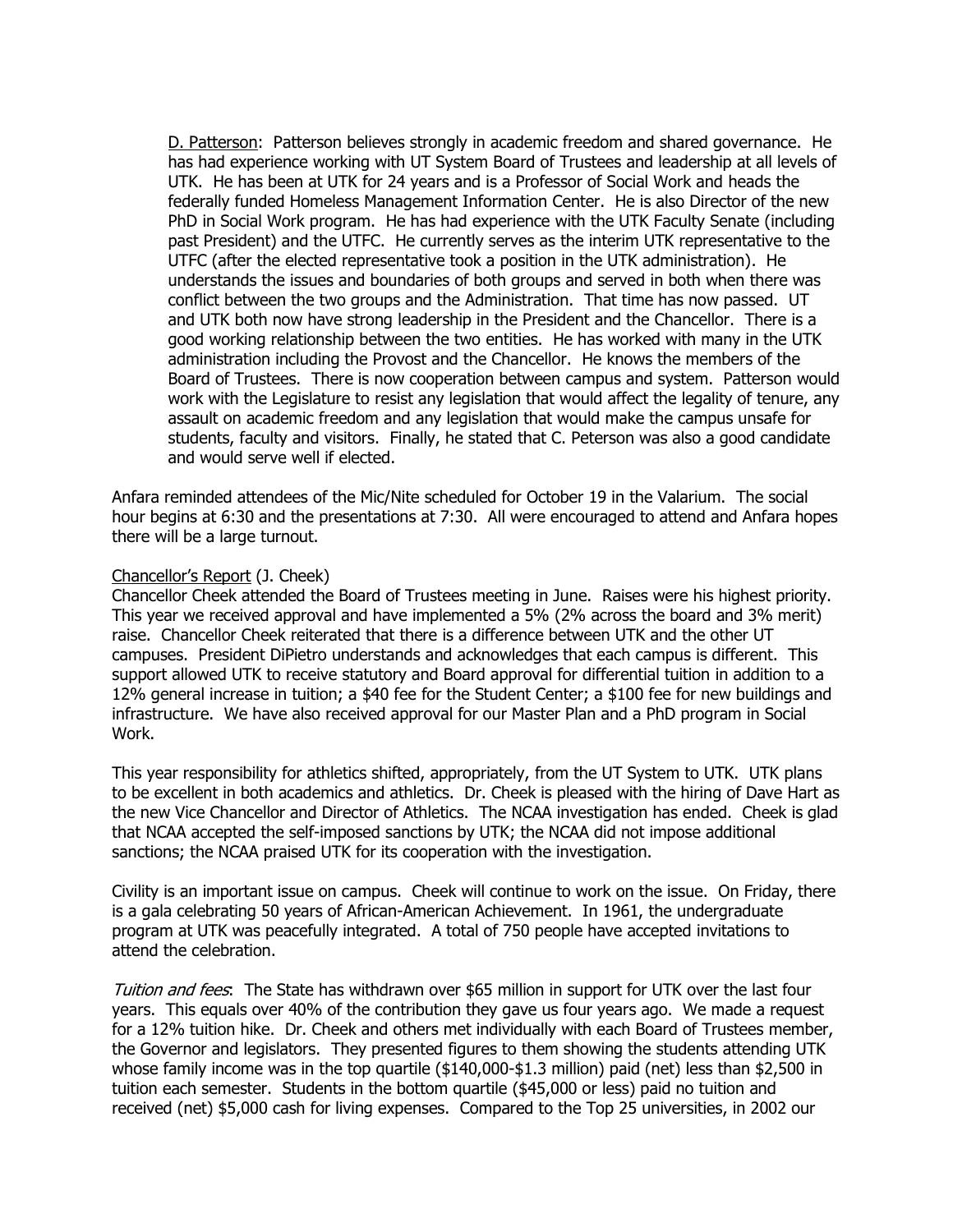tuition was 20% lower; in 2011 it was 43% lower; in 2012 it is 40% lower. Compared to Tennessee colleges and universities, our students only paid \$400 more per semester than students at the University of Memphis.

There has been considerable work on our quest to become a Top 25 University. The quest began in 2010. There are now 64 different initiatives underway. Each has many objectives and check lists. Check the web site regularly for updates.

Cheek is in the midst of meeting with the Deans and Department Heads by college. He is also planning a meeting with all staff. These meetings are a chance for conversation and dialogue. He encouraged all to attend the meetings.

President DiPietro is visiting each campus and unit to have a chance for meaningful dialog across campuses.

Cheek is optimistic about our Top 25 journey. Each faculty, staff, and administrator should think about what they can do to work together to reach the goal. But the journey is as important as the destination. It will make us be the best place we can be for students. That's our business. It's our purpose. Good students make for a better future for all.

#### Provost's Report (S. Martin)

Provost Martin congratulated J. Heminway for the great job as Faculty Senate President. Last year was a very productive year. The Provost participated in the Faculty Senate retreat, and the DDH retreat. Together we are making good progress on aligning the Strategic Plan and VolVision. Colleges and Departments are now working towards their individual goals. The idea of an Academic Council grew from what the Provost heard on her visits around campus. This group will meet for the first time on November  $17<sup>th</sup>$ . It will meet again in the Spring semester. The group restores direct communication to the Administration, the Deans, Department Heads, Directors, and the Faculty Senate President. The Academic Council will encourage systematic vetting of ideas through follow up, brainstorming, and gathering ideas from all participants.

There are campus visits underway for a Vice Chancellor for Research. Two are scheduled for this week. There will be a total of five candidates. All are encouraged to attend the Open Forums.

Student evaluation of teaching keeps being brought to her attention. We are currently doing all evaluations through the SAIS. The problem is how to increase student participation in the process. The on-line system offers more advantages than the former paper system, but work needs to be done through the Graduate and Undergraduate Councils and the Student Government Association to help faculty improve the response rate. There was good discussion on the issue over last semester and she hopes we can implement a more successful implementation this fall.

#### **MINUTES**

#### Faculty Senate Minutes

A motion to approve the minutes of the May 2, 2011, meeting of the Faculty Senate was moved by D. Birdwell, seconded by P. Daves, and approved by the full body of the Senate.

#### Faculty Senate Executive Council

Minutes of the Executive Council meetings of May 9, 2011, and August 29, 2011, were introduced as information items.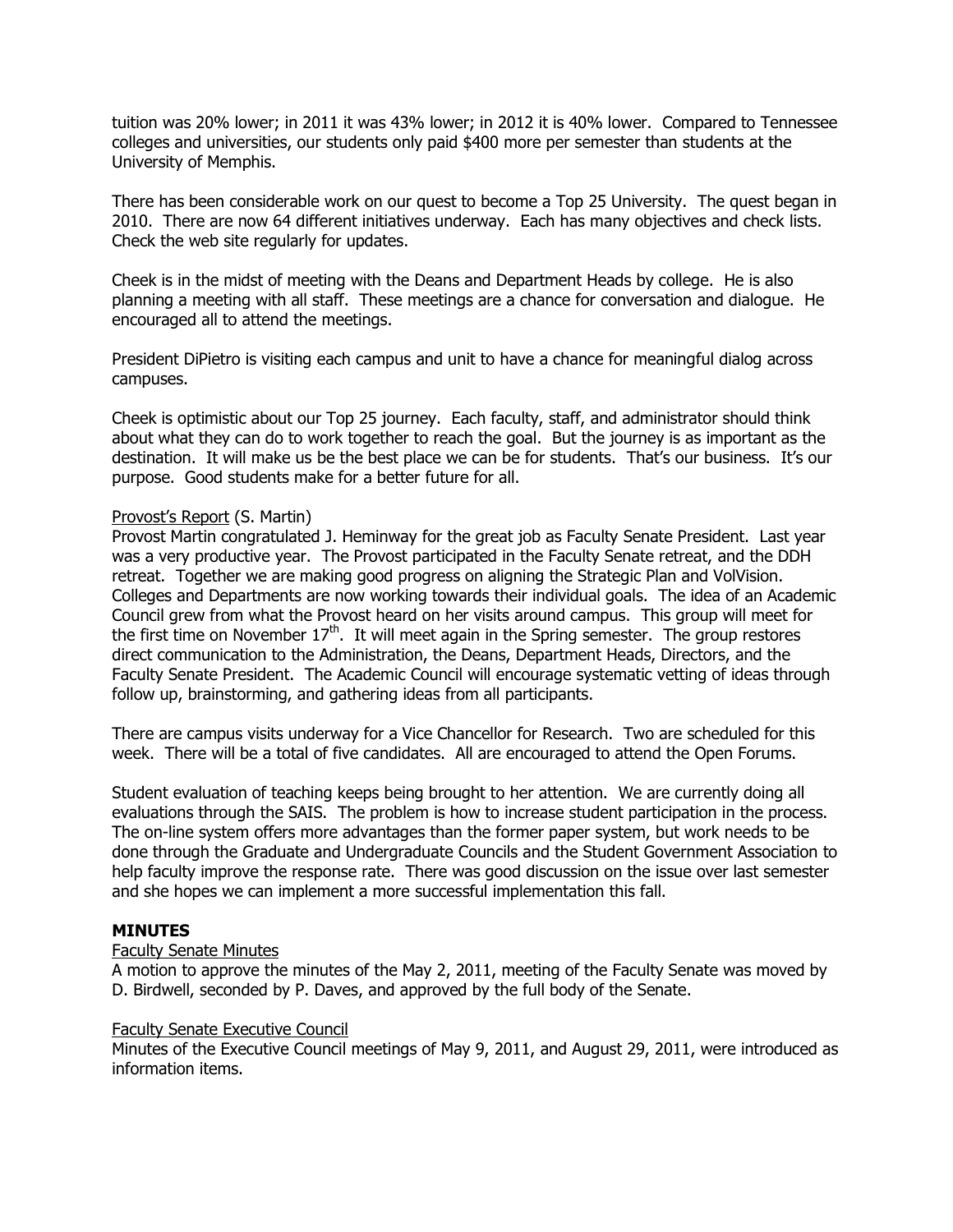## **MINUTES POSTED ELECTRONICALLY**

Undergraduate Council (M. Theriot for G. Kaplan)

M. Theriot (Chair-elect of Undergraduate Council) reported in the absence of G. Kaplan. The Council met earlier this month to get an overview of their charge. R. Darling reported on the work of the Academic Policy Committee, highlighting the UTracK changes to major guides; the recent NACADA meeting held in Knoxville; and the SGA support of the evaluation of Academic Advising. S. McMillan mentioned topics from the Associate Deans meeting. Proposals from the Curriculum and General Education Committee were approved. Please see the full report at

<http://web.utk.edu/~ugcouncl/docs/minutes/UGCMinutes9-6-11.pdf> for further details. The minutes of the September 6, 2011, meeting were accepted unanimously by the Senate.

#### Graduate Council (M. Zemel)

The Committee met August 18, 2011. Please see the full report at

<http://gradschool.utk.edu/GraduateCouncil/Minutes/20110818-GC-Minutes.pdf> for complete details. R. Brockett is now the Chair-Elect. Anfara attended this orientation meeting to discuss the roles and responsibilities of the Graduate Council and to thank those serving on it. Discussions included the use of technology in ETDs by the Academic Policy Committee and forthcoming discussion on information standards for programs. The Council approved the 3 candidates recommended by the Credentials Committee to direct dissertations. The minutes were accepted unanimously by the Senate.

#### **PREVIOUS BUSINESS**

a. May 9, 2011, Executive Council meeting

Anfara asked J. Heminway to discuss the minutes of the May 9, 2011, meeting of the Executive Council. Heminway reminded the group that the May 2, 2011, Faculty Senate meeting ended abruptly when the question of a quorum was raised and a quorum was not present. Since there was significant action that needed to be taken before the fall and in accordance with the Faculty Senate By-Laws, a meeting of the Executive Council was scheduled on May 9, 2011. The minutes of that meeting were distributed with the agenda for this meeting. At that meeting, the Executive Council members accepted in principle the changes in wording to proposed changes to the *Faculty Manual* regarding "Best Practices" and Recommendations Regarding the Supervision and Development of Non-Tenure Track Teaching Faculty" and allow a subcommittee of Heminway, Anfara, and Thomas to study the issue and report out at the next Executive Council meeting.

The Executive Council also accepted the reports of the Undergraduate Council and the Graduate Council to allow the implementation of the changes to occur before the beginning of the new academic year. They also elected the Secretary and Information Officers of the Senate, and approved the TUFS resolution on shared governance. The Coalition on Intercollegiate Athletics (COIA) resolution endorsing the report of the Knight Commission was sent to the Athletics Committee. After a discussion on the Living Wage issue, a motion was made by C. Myers to postpone the vote on the resolution to the first Faculty Senate meeting of the 2011-2012 academic year.

#### b. Resolution from the Budget and Planning Committee on Living Wage

The resolution was introduced by C. Plaut, Chair of Budget and Planning. Discussion followed. L. Han asked if the Committee looked into the implications for the University budget and how all of this would be financed. Plaut replied that the Committee estimated the cost at \$29 million. The cost in 2005-2006 was estimated at \$45.5 million (including compression). The change demonstrates the progress made by UTK. B. Lyons stated we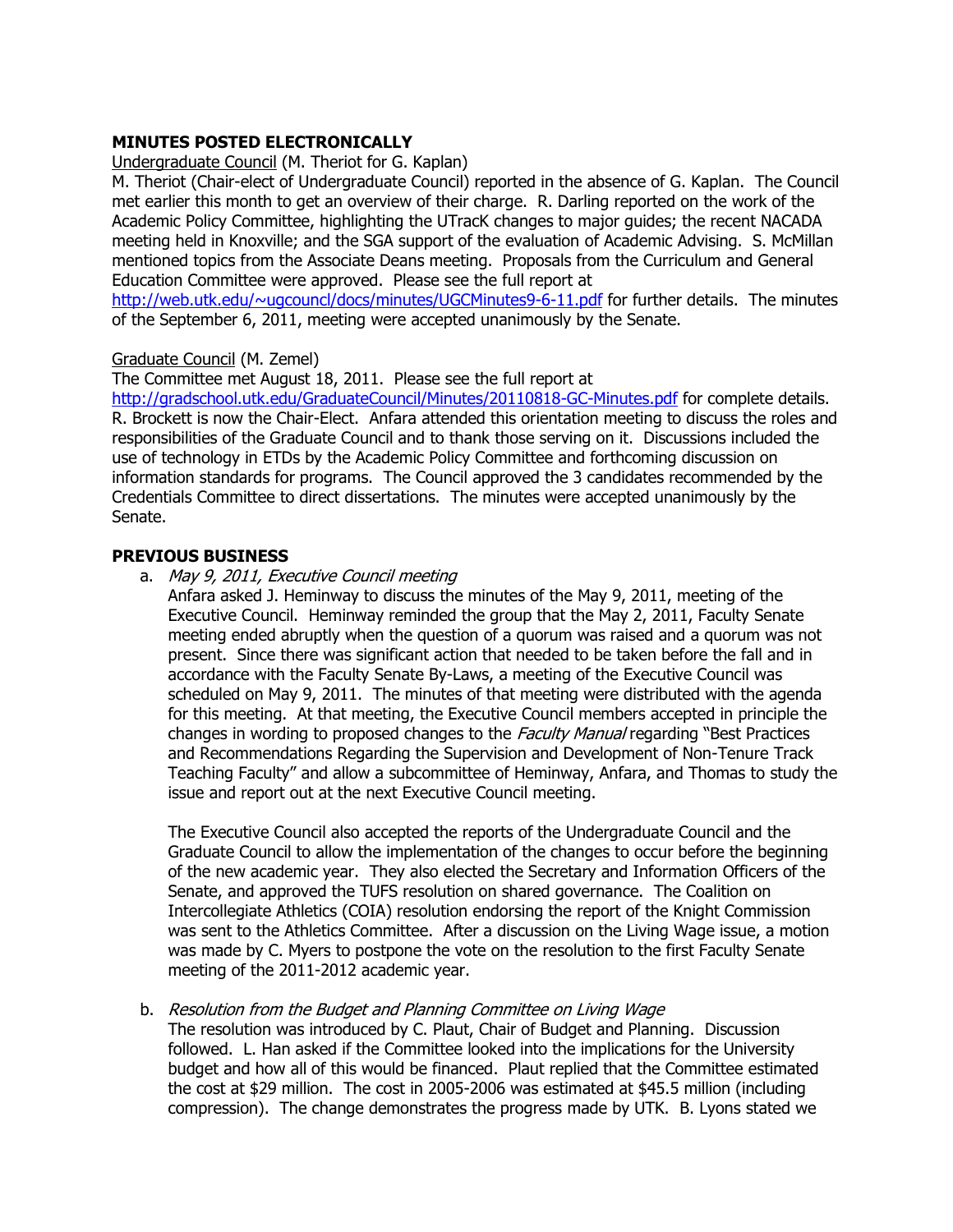can support the resolution without asking how it be paid for, as we do for the Top 25 goal. No wage study or resolution looks at implementation cost. Costing is done by Vice Chancellor for Finance Chris Cimino.

B. Huang asked if the Living Wage applied just to staff or were student workers included. Plaut and Lyons confirmed that student workers were NOT covered in the resolution.

J. Conant asked what the alternative is to the resolution. Plaut replied there was no alternative. This resolution is to help staff. There are increasing costs for insurance premiums and child-care. The resolution as written does not cover workers hired by contractors on campus. They are attempting to wage information from contractors and to ask them to raise wages to the living wage guidelines in the future.

B. Lyons asked that everyone read the document entitled "COMMENTS PREPARED BY BEAUVAIS LYONS, FORMER FACULTY SENATE PRESIDENT AND FORMER CHAIR OF THE BUDGET AND PLANNING COMMITTEE." The Compensation Advisory Board has two components: state employees and outsourced, principally custodial, workers. Both groups have made progress, but that cannot be linked directly to the Living Wage proposals. For the last decade, there have been minimal raises, but those have made a difference. Living Wage resolutions were passed in 2001 and 2005. The resolution charges the Budget and Planning Committee to continue to monitor progress. It won't be fixed for several years. Lyons urged support of the resolution.

Birdwell asked if the comments about contracted employees are true. C. Cimino reported last year that many of the outsourced custodial positions were being returned to UTK employees. Plaut replied that there continues to be contracted employees mainly in food service and custodial areas.

The motion passed with 52 Aye votes, 10 Nay votes, and 1 Abstention.

#### **REPORTS OF STANDING COMMITTEES**

Faculty Affairs Committee (P. Daves and S. Thomas)

P. Daves and S. Thomas jointly presented the resolution on the inclusion of a section Mentoring and Advising in both the *Faculty Handbook* and the Manual for Faculty Evaluation. S. Bowie asked how mentoring would be evaluated. The answer was that individual departments would make that decision and add that information to their departmental by-laws. The resolution does NOT mandate how to evaluate advising and mentoring by faculty members. The Department decides. In the past there was no wording about the roles of advising and mentoring in these documents. Lyons said these topics were conceptually covered in the documents. He is concerned that the proposal on mentoring and advising has more wording (word count) than the sections on teaching and/or research. He suggests the wording be condensed to one paragraph. As written, it appears that advising and mentoring are more important than teaching and/or research. Daves replied that this question had been discussed in the Committee meeting, but both he and Thomas stated the wording had been slimmed down quite a bit from the proposal discussed in May's Executive Council meeting. Daves responded the new proposal added just one or two sentences to the *Faculty* Manual. Thomas estimated that in the Faculty Handbook, the proposal removes 8 words and added 12 words to section 2.22. It also adds a Section B (with four paragraphs or about one page of text) to the existing Appendix 2. The proposal also makes these changes to the Manual for Faculty Evaluation. It adds an eight line paragraph to the Introduction and changes to the existing "BEST PRACTICES FOR ASSESSING AND REVIEW OF FACULTY TEACHING" by (1) adding to the title